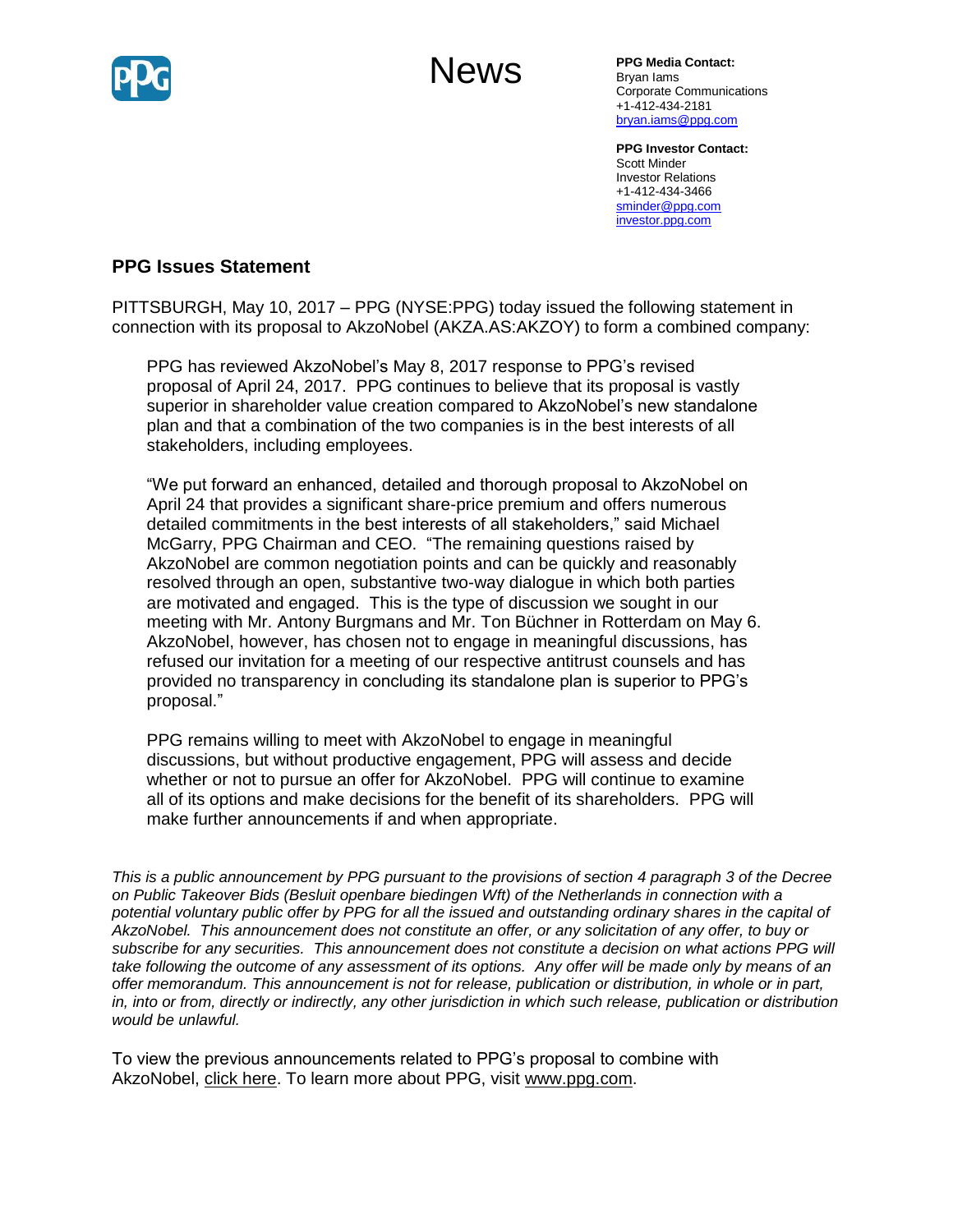#### **PPG: WE PROTECT AND BEAUTIFY THE WORLD™**

At PPG (NYSE:PPG), we work every day to develop and deliver the paints, coatings and materials that our customers have trusted for more than 130 years. Through dedication and creativity, we solve our customers' biggest challenges, collaborating closely to find the right path forward. With headquarters in Pittsburgh, we operate and innovate in more than 70 countries and reported net sales of \$14.8 billion in 2016. We serve customers in construction, consumer products, industrial and transportation markets and aftermarkets. To learn more, visit www.ppg.com.

*We protect and beautify the world* is a trademark and the *PPG Logo* is a registered trademark of PPG Industries Ohio, Inc.

#### **Forward-Looking Statements**

This press release contains certain statements about PPG Industries, Inc. ("PPG") that are "forwardlooking statements" within the meaning of the U.S. Private Securities Litigation Reform Act of 1995. These matters involve risks and uncertainties as discussed in PPG's periodic reports on Form 10-K and Form 10-Q, and its current reports on Form 8-K, filed from time to time with the Securities and Exchange Commission ("SEC"). The forward-looking statements contained in this press release include statements about the proposed business combination with Akzo Nobel N.V. ("AkzoNobel") by PPG (such proposed business combination, the "Transaction"), the terms of the proposed Transaction and the expected benefits of the Transaction for PPG, AkzoNobel and their respective shareholders. Without limitation, any statements preceded or followed by or that include the words "targets," "plans," "believes," "expects," "intends," "will," "likely," "may," "anticipates," "estimates," "projects," "should," "would," "could," "positioned," "strategy," "future," or words, phrases or terms of similar substance or the negative thereof, are forward-looking statements. These statements are based on the current expectations of the management of PPG and are subject to uncertainty and to changes in circumstances and involve risks and uncertainties that could cause actual results to differ materially from those expressed or implied in such forward-looking statements. In addition, these statements are based on a number of assumptions that are subject to change. Such risks, uncertainties and assumptions include: PPG's future actions in respect of the Transaction and AkzoNobel; whether an agreement in respect of the Transaction will ultimately be negotiated and executed; uncertainties as to whether AkzoNobel will cooperate with PPG regarding the Transaction; whether AkzoNobel's management or supervisory boards will endorse the Transaction and uncertainties as to successful implementation of the Transaction. However, it is not possible to predict or identify all such factors. Consequently, while the list of factors presented here is considered representative, no such list should be considered to be a complete statement of all potential risks and uncertainties. Unlisted factors may present significant additional obstacles to the realization of forward-looking statements. Forward-looking statements included herein are made as of the date hereof, and PPG undertakes no obligation to update publicly such statements to reflect subsequent events or circumstances.

### **Additional Information About the Proposed Transaction and Where to Find It**

An agreement in respect of the Transaction described in this press release has not yet been executed, and this press release is neither an offer to sell securities, a solicitation of a proxy, nor a substitute for a registration statement or proxy statement or other filings that may be made with the SEC. Any proxy solicitation of PPG's shareholders will be made through materials filed with the SEC and no offer of securities to U.S. security holders or holders of ADRs representing AkzoNobel shares shall be made except by means of a prospectus meeting the requirements of the Securities Act of 1933, as amended. Should an agreement with respect to the Transaction be reached, PPG expects to file relevant materials with the SEC, including a registration statement on Form S-4 and a proxy statement. Investors and security holders are urged to read all relevant documents filed with the SEC (if and when they become available), including the prospectus and proxy statement, because they will contain important information about the Transaction. Investors and security holders will be able to obtain these documents (if and when available) free of charge at the SEC's website [http://www.sec.gov,](http://cts.businesswire.com/ct/CT?id=smartlink&url=http%3A%2F%2Fwww.sec.gov&esheet=51536717&newsitemid=20170405005597&lan=en-US&anchor=http%3A%2F%2Fwww.sec.gov&index=4&md5=313684b51714ce0ab573e2d3c34eea79) or from PPG's Investor Center website [http://investor.ppg.com.](http://cts.businesswire.com/ct/CT?id=smartlink&url=http%3A%2F%2Finvestor.ppg.com%2F&esheet=51536717&newsitemid=20170405005597&lan=en-US&anchor=http%3A%2F%2Finvestor.ppg.com&index=5&md5=31c2e8650964950e1a51e409547dda94)